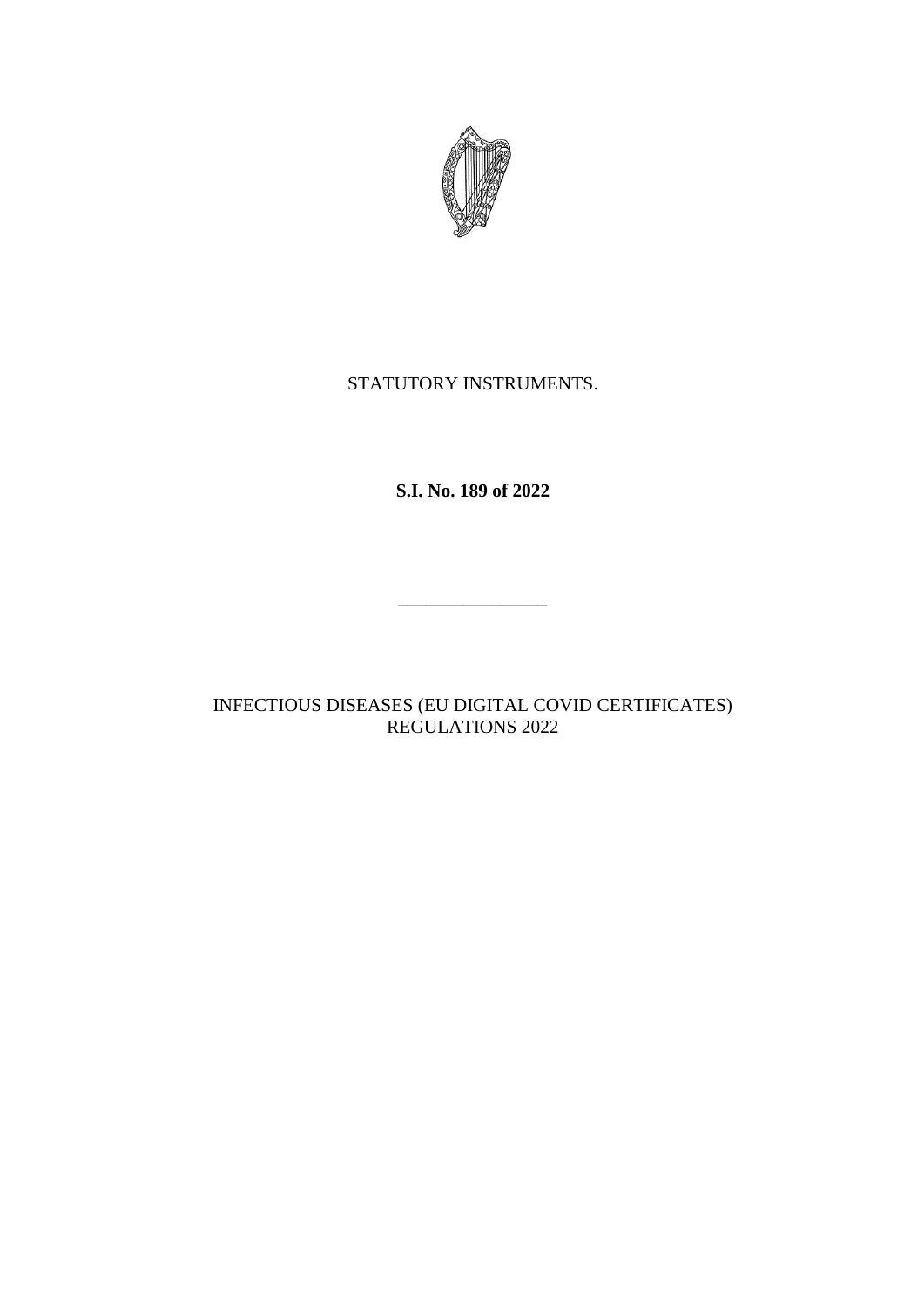### S.I. No. 189 of 2022

## INFECTIOUS DISEASES (EU DIGITAL COVID CERTIFICATES) REGULATIONS 2022

I, STEPHEN DONNELLY, Minister for Health, in exercise of the powers conferred on me by sections 5 and 31 (amended by section 34 of the Health Act 1953 (No. 26 of 1953)) of the Health Act 1947 (No. 28 of 1947), hereby make the following regulations:

1. (1) These Regulations may be cited as the Infectious Diseases (EU Digital Covid Certificates) Regulations 2022.

(2) These Regulations shall come into operation on the 1st day of April 2022.

2. In these Regulations –

"Digital Covid Certificate Regulation" means Regulation (EU) 2021/953 of the European Parliament and of the Council of  $14$  June  $2021<sup>1</sup>$  on a framework for the issuance, verification and acceptance of interoperable COVID-19 vaccination, test and recovery certificates (EU Digital COVID Certificate) to facilitate free movement during the COVID-19 pandemic, as amended by Commission Delegated Regulation (EU) 2021/2288 of 21 December 2021<sup>2</sup> and Commission Delegated Regulation (EU) 2022/256 of 22 February 2022<sup>3</sup>;

"EU Digital Covid Certificate" has the meaning it has in the Digital Covid Certificate Regulation;

"General Data Protection Regulation" means Regulation (EU) 2016/679 of the European Parliament and of the Council of 27 April 2016<sup>4</sup> on the protection of natural persons with regard to the processing of personal data and on the free movement of such data, and repealing Directive 95/46/EC;

"personal data" has the meaning it has in Article 4 of the General Data Protection Regulation;

"third country national" means a person who is –

<sup>1</sup> OJ No. L 211, 15.6.2021, p. 1

<sup>2</sup> OJ No. L 458, 22.12.2021, p. 459

<sup>3</sup> OJ No. L 42, 23.2.2022, p. 4

<sup>4</sup> OJ No. L 119, 4.5.2016, p. 1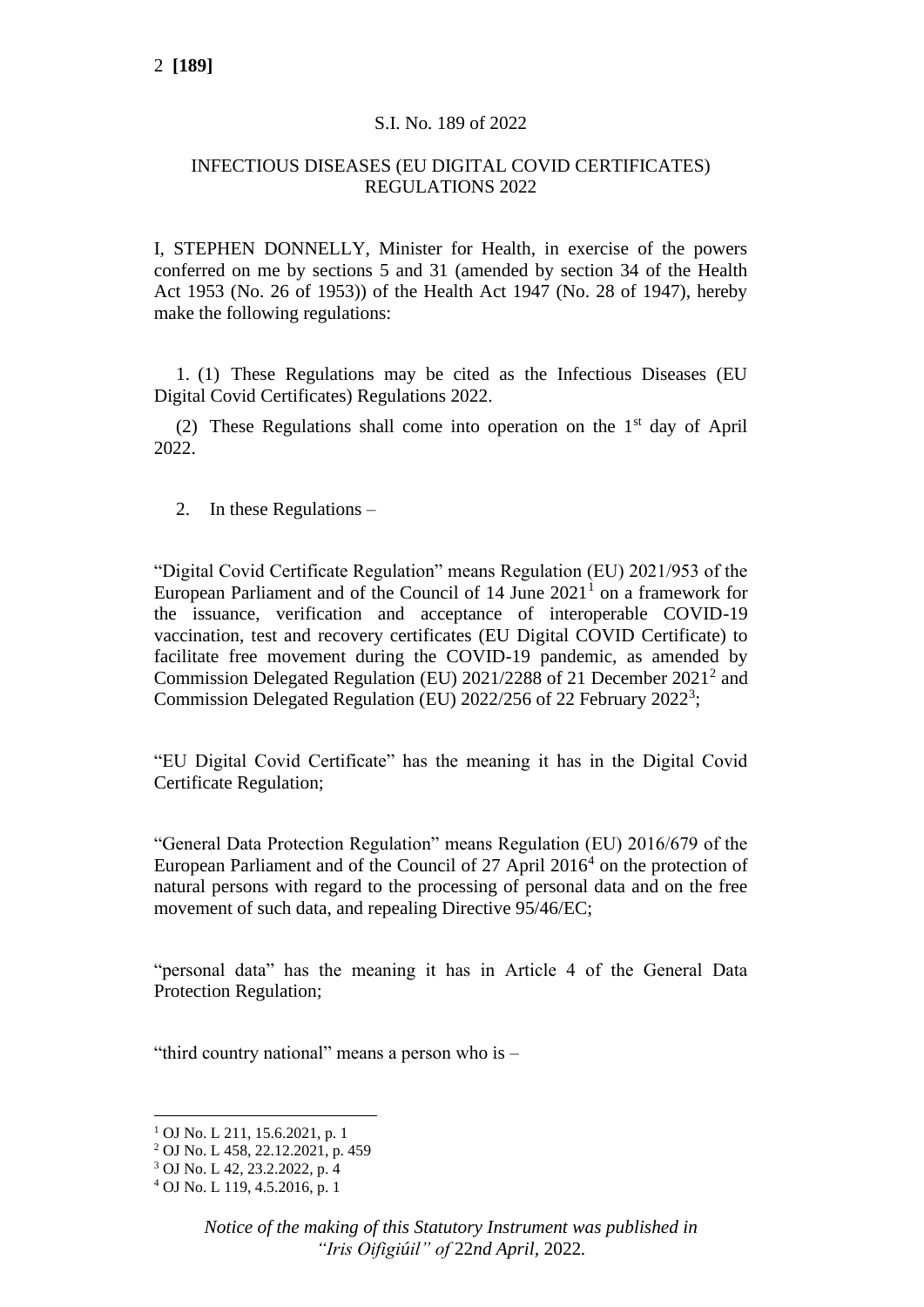- (*a*) not a national of a Member State,
- (*b*) legally staying or residing in the State, and
- (*c*) entitled to travel to Member States other than the State in accordance with the law of the European Union.

3. A person or body in the State that issues EU Digital Covid Certificates in accordance with –

- (*a*) the Digital Covid Certificate Regulation, and
- (*b*) the European Union (EU Digital Covid Certificates) Regulations 2021 (S.I. No. 318 of 2021),

may issue such a certificate to a third country national in accordance with that Regulation and those Regulations.

4. An obligation under the Digital Covid Certificate Regulation or the European Union (EU Digital Covid Certificates) Regulations 2021 relating to the processing of personal data (including an obligation on a natural person, a legal person, a public authority, an agency or another body that has administered a Covid-19 vaccine, or carried out a test in respect of which an EU Digital Covid Certificate is to be issued) shall apply in respect of the personal data of a third country national.



GIVEN under my Official Seal, 7 March, 2022.

STEPHEN DONNELLY, Minister for Health.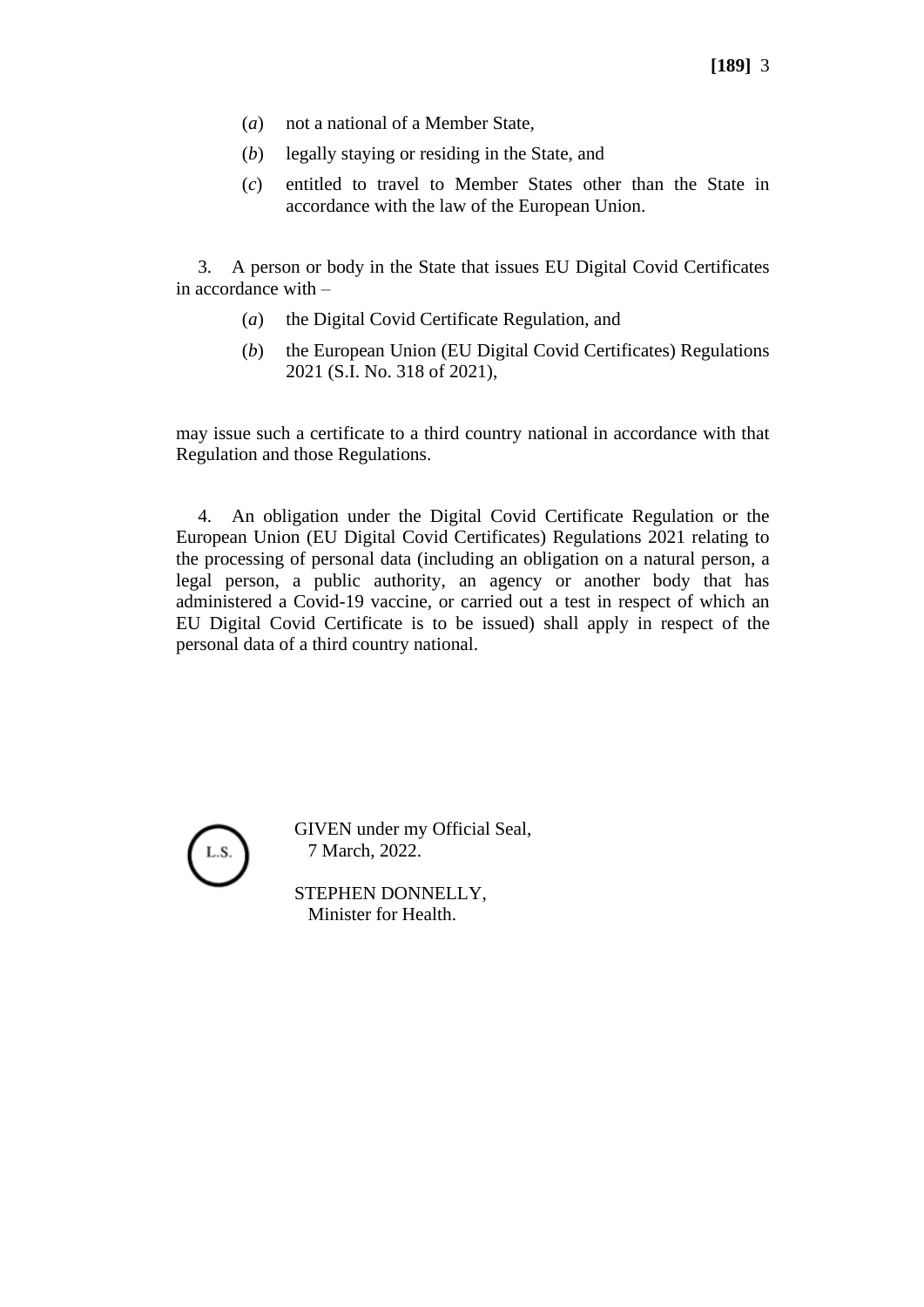#### EXPLANATORY NOTE

## (*This note is not part of the Instrument and does not purport to be a legal interpretation.*)

These Regulations made under sections 5 and 31 (amended by section 34 of the Health Act 1953 (No. 26 of 1953)) of the Health Act 1947 (No. 28 of 1947) provide for the issuance of EU Digital Covid Certificates to Third Country Nationals.